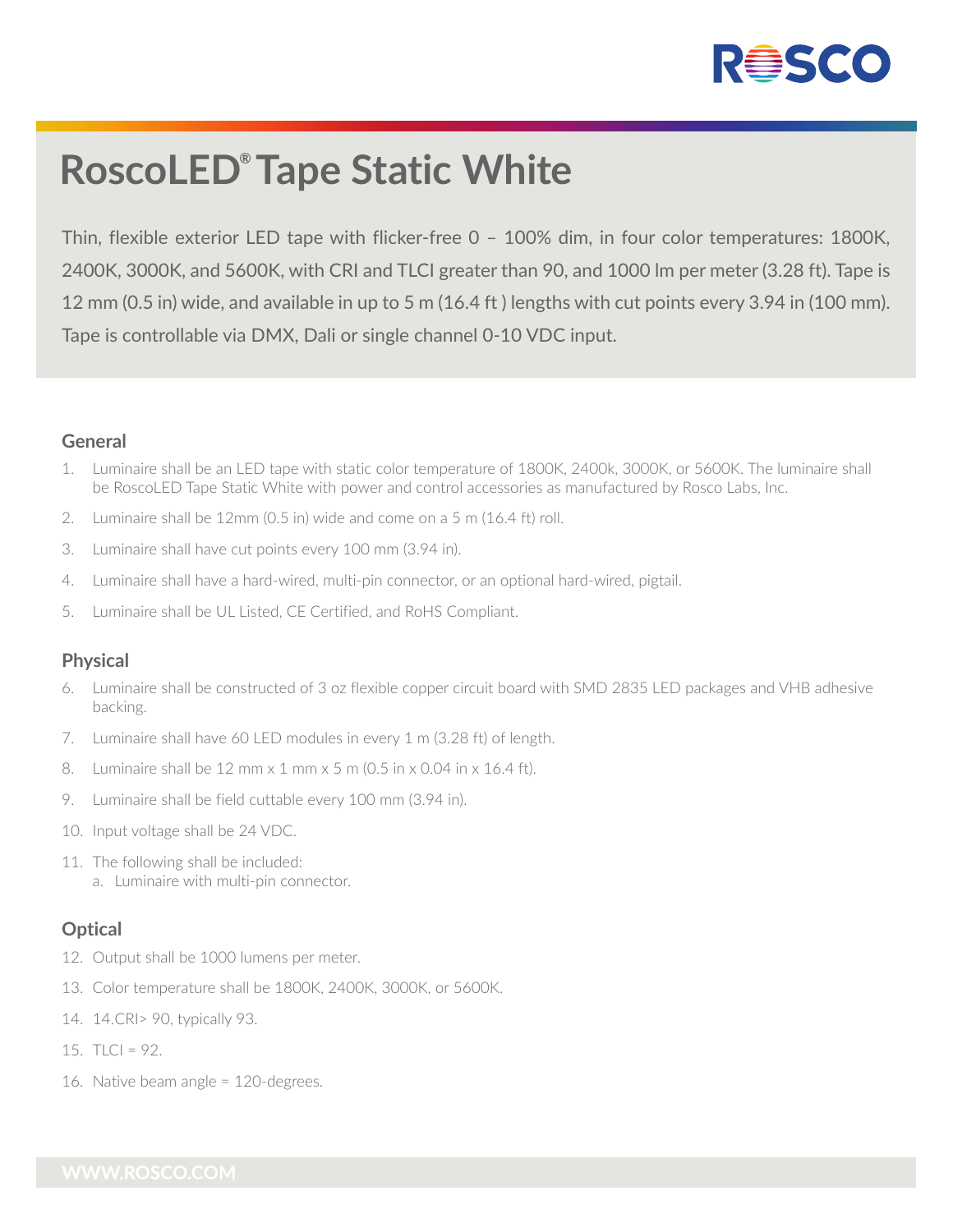

# **RoscoLED® Tape Static White**

# **Environmental and Agency Compliance**

- 17. Luminaire shall be UL Listed.
- 18. Luminaire shall be CE compliant.
- 19. Luminaire shall be RoHS compliant.
- 20. Luminaire shall be rated IP43 for Indoor use or IP65 for Outdoor use.

#### **Thermal**

21. Luminaire shall operate in an ambient temperature range of -4° F min to 140° F max (-20° to 60° C).

#### **Electrical**

- 22. Luminaire shall be equipped with either an insulated, hard-wired cable terminated with a multi-pin Chogori connector, or an optional insulated, hard-wired pigtail.
- 23. Input voltage shall be 24 VDC.
- 24. Luminaire shall consume no more than 14.4w per 1 m (3.28 ft), 72w per 5m (16.4 ft).

#### **LED Emitters**

- 25. Emitters shall be SMD2835 Static White.
- 26. Color temperature shall be 1800K, 2400K, 3000K, or 5600K.
- 27. Lumen Maintenance shall be > 47,000 hours L70 at 105C (IESNA LM-80-08 Standard).

#### **Control and Dimming**

- 28. Color temperature shall be set by DMX control, Dali control or single channel 0-10VDC input.
- 29. Luminaire shall be dimmable by DMX control, Dali Control or 0-10VDC input.
- 30. Dimming shall be flicker-free, 0 100%.
- 31. Dimming control shall be achieved with the RoscoLED Control Box, RoscoLED Variable PWM DMX Decoder or equivalent, Dali controller or a 0-10VDC input device.

#### **Specification Ordering Example for RoscoLED Tape Static White**

Product ordering information can be found at this URL: **http://www.rosco.com/product/** The product numbers for ordering RoscoLED Tape Static White are listed below.

| 293 22110 0003 RoscoLED Tape Static White: 1800K - 5m Reel | 293 22201 1003 RoscoLED Static White Cable - 3M       |
|------------------------------------------------------------|-------------------------------------------------------|
| 293 22110 0004 RoscoLED Tape Static White: 2400K - 5m Reel | 293 22201 1005 RoscoLED Static White Cable - 5M       |
| 293 22110 0005 RoscoLED Tape Static White: 3000K - 5m Reel | 293 22211 1000 RoscoLED Static White Cable Splitter   |
| 293 22115 0005 RoscoLED Tape Static White: 5600K - 5m Reel | 293 22250 0001 RoscoLED Static White Control Box/300W |
| 293 22201 1001 RoscoLED Static White Cable - 1M            | 293 22261 0001 RoscoLED DMX Decoder 5 x 8A, Var. PWM  |
| 293 22201 1002 RoscoLED Static White Cable - 2M            | 293 22262 0000 RoscoLED Power Supply 24V x 350w       |
|                                                            |                                                       |

#### **If there are questions, contact Rosco Customer Service: CTOrders@rosco.com**